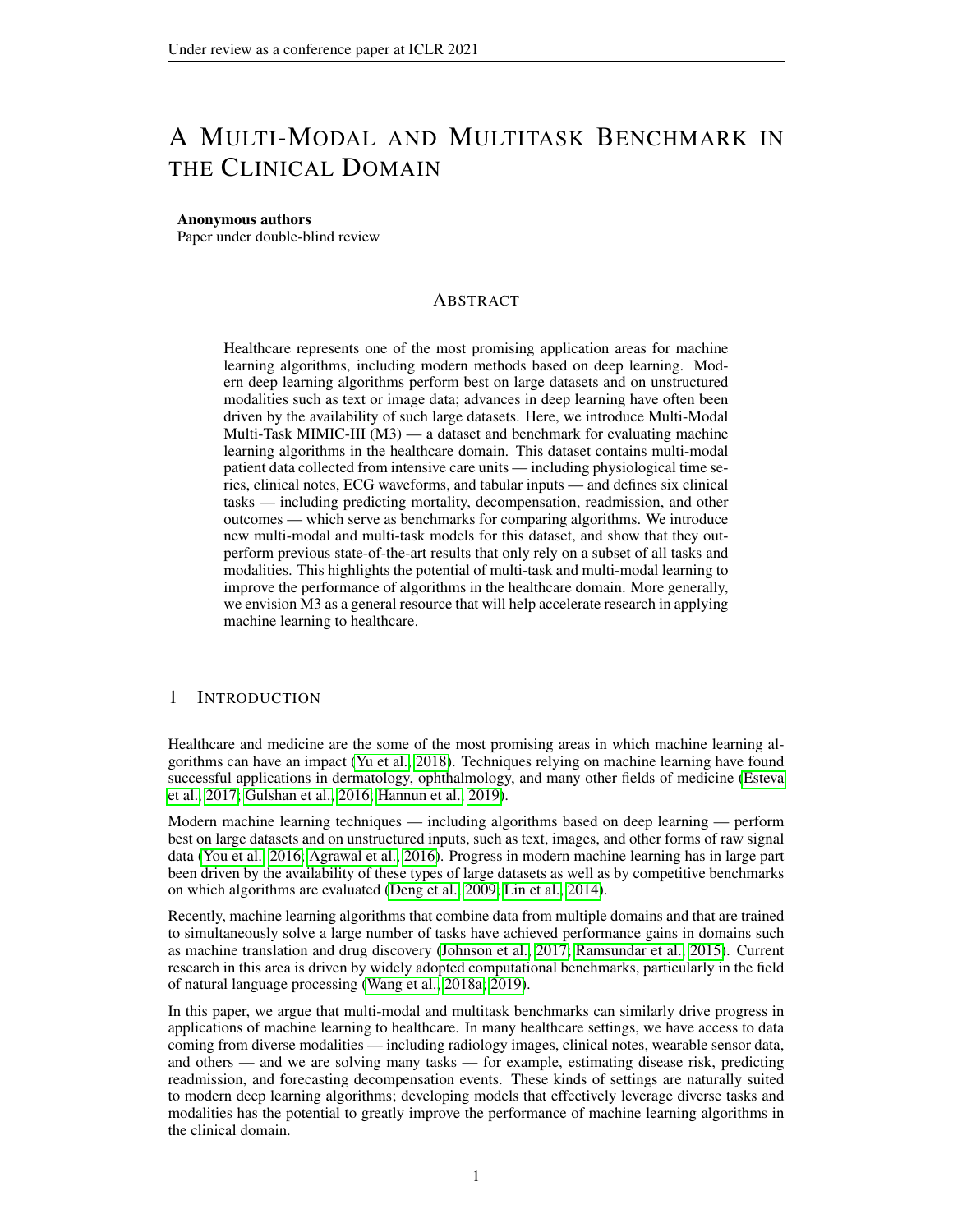As a first step in this research direction, we introduce in this paper Multi-Modal Multi-Task MIMIC-III  $(M3)^1$  $(M3)^1$ , a dataset and benchmark for evaluating machine learning algorithms in healthcare that is inspired by popular multitask benchmarks in other application domains, such as natural language processing [\(Wang et al., 2018b;](#page-9-4) [McCann et al., 2018\)](#page-9-5). Previous clinical datasets and benchmarks have either focused on specific tasks in isolation as in [Khadanga et al.](#page-8-6) [\(2020\)](#page-8-6) or on multiple tasks over a single input modality [\(Harutyunyan et al., 2019\)](#page-8-7). Our work is the first to combine multiple tasks and modalities into one benchmark.

More specifically, we propose a dataset that is derived from the MIMIC-III database and is comprised of data collected from over forty thousand patients who stayed in intensive care units (ICUs) of the Beth Israel Deaconess Medical Center between 2001 and 2012 [\(Johnson et al., 2016\)](#page-8-8). As part of this dataset, we have collected data from four modalities — including physiological time series, clinical notes, ECG waveforms, and tabular data — and have defined six clinical tasks — mortality prediction, decompensation, readmission, and others. We also propose an evaluation framework to benchmark models on this dataset.

As a demonstration of how the M3 benchmark can drive progress in clinical applications of machine learning, we propose a first set of multi-modal and multitask models and evaluate them on our new benchmark. We find that these models achieve high performance levels and may serve as strong baselines for future work. In particular, our models outperform previous state-of-the-art results that only rely on a subset of all tasks and modalities.

These results highlight the potential of multitask and multi-modal learning to improve the performance of algorithms in the healthcare domain. We envision M3 as a general resource that will help accelerate research in applying machine learning to healthcare. To facilitate such uses, we release M3 and our models as an easy-to-use open-source package for the research community.

Contributions. In summary, our paper makes the following contributions.

- We define a new benchmark for machine learning algorithms in the clinical domain. It defines six clinical tasks, and is the first to collect data across multiple modalities.
- We introduce new multi-modal and multitask machine learning models which outperform previous state-of-the-art methods that only rely on a subset of tasks or modalities. This highlights the importance of multi-modal and multitask learning in clinical settings.
- We package our benchmark into an easy to use format such that the clinical machine learning community can further build upon our work.

# 2 BACKGROUND

Machine Learning in the Clinical Domain. Machine learning has been successfully applied throughout healthcare, including in areas such as medical imaging, drug discovery, and many others [\(Rajpurkar et al., 2017;](#page-9-6) [Vamathevan et al., 2019\)](#page-9-7). In this paper, we restrict our attention to a specific healthcare setting — intensive care.

The Medical Information Mart for Intensive Care (MIMIC-III) database is one of the most important resources for applying machine learning to intensive care [\(Johnson et al., 2016\)](#page-8-8). Data collected in the ICUs includes vital signs, lab events, medical interventions, and socio-demographic information.

**Multi-Modal and Multi-Task Learning.** Multitask learning trains models to simultaneously solve multiple tasks [\(Ruder, 2017\)](#page-9-8). Successful applications of multitask learning include machine translation and drug discovery [\(Johnson et al., 2017;](#page-8-5) [Ramsundar et al., 2015\)](#page-9-1). Current research in this area is driven by popular benchmarks, particularly in the field of natural language processing [\(Wang et al., 2018b;](#page-9-4) [2019;](#page-9-3) [Rajpurkar et al., 2016\)](#page-9-9).

Multi-modal machine learning combines and models data of different modalities such as vision, language, speech. A key challenge in multi-modal learning is to combine representations over diverse input types. Applications of multi-modal learning include image captioning and visual question answering [\(Anderson et al., 2018;](#page-8-9) [Agrawal et al., 2016;](#page-8-3) [Moradi et al., 2018;](#page-9-10) [Nguyen et al., 2019\)](#page-9-11).

<span id="page-1-0"></span><sup>&</sup>lt;sup>1</sup>Our code is available here: https://github.com/DoubleBlindGithub/M3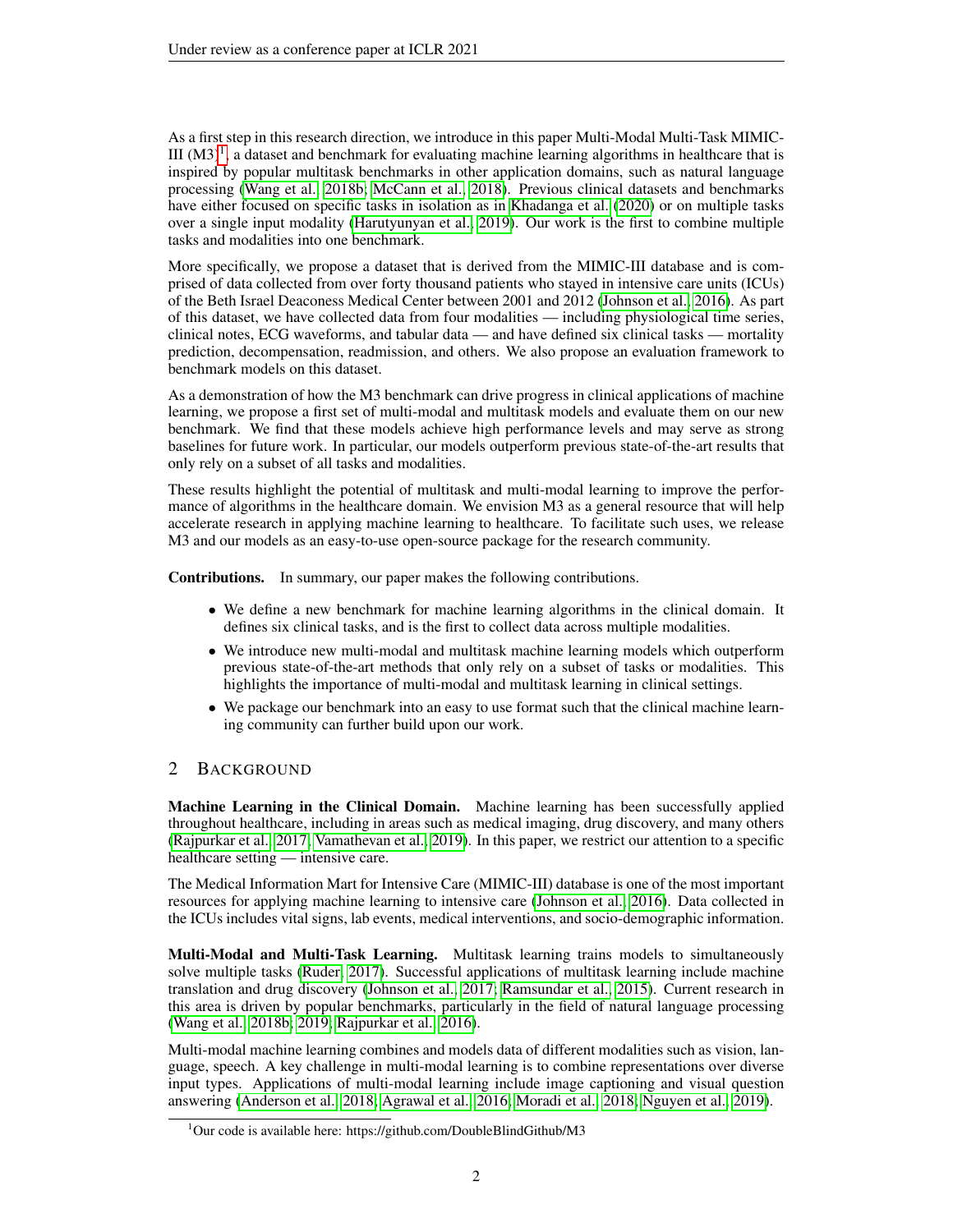<span id="page-2-0"></span>Table 1: Overview of the M3 Benchmark. The M3 bencmark is comprised of six tasks — decompensation, length of stay, in-hospital (IH) mortality, long-term (LT) mortality, phenotyping, and readmission. For each task, we specify the number of available labeled training instances, the time(s) within the ICU stays at which predictions are made, the type of classification task, and the main metric used for evaluation. The M3 dataset also contains data from four modalities; we specify the dimensionality of each modality and the number of ICU stays containing data from it.

| <b>Task</b>    |                | <b>Training Instances</b> |                  | Prediction time(s) | <b>Type</b>    | Main metric  |
|----------------|----------------|---------------------------|------------------|--------------------|----------------|--------------|
|                | Train          | V al                      | Test             |                    |                |              |
| Decomp.        | 2495.8k        | 360.3k                    | 523.1k           | every hour         | binary         | aucpr        |
| Length of Stay | 25.7k          | 3673                      | 5280             | 24 hour            | multiclass     | aucroc ovr   |
| Mortality (IH) | 15.4k          | 2209                      | 3234             | 48 hour            | binary         | aucpr        |
| Phenotyping    | 30.7k          | 4383                      | 6278             | discharge time     | multilabel     | macro aucroc |
| Readmission    | 27.4k          | 3894                      | 5659             | discharge time     | multiclass     | aucroc ovr   |
| Mortality (LT) | 27.4k          | 3894                      | 5659             | discharge time     | binary         | aucpr        |
|                |                |                           |                  |                    |                |              |
|                | Modality       |                           | <b>ICU</b> stays |                    | Dimensionality |              |
|                |                | Train                     | V al             | Test               |                |              |
|                | time series    | 30701                     | 4383             | 6278               | 59             |              |
|                | clinical notes | 30507                     | 4368             | 6247               |                |              |
|                | tabular inputs | 30701                     | 4383             | 6278               | 6              |              |
|                | waveforms      | 5567                      | 686              | 1060               |                |              |
|                |                |                           |                  |                    |                |              |

The clinical domain lends itself naturally to multi-modal learning, given the prevalence of data in different modalities, including physiological signals, clinical notes, medical images, tabular inputs and genome sequences. In this work, we propose the first multitask and multi-modal benchmark over this diverse clinical data.

# 3 THE MULTI-MODAL MULTI-TASK MIMIC BENCHMARK

Next, we introduce Multi-Modal Multi-Task MIMIC-III (M3), a dataset and benchmark for evaluating machine learning algorithms in healthcare. This dataset is derived from the MIMIC-III database and is comprised of data collected from over forty thousand patients. It contains data from four diverse modalities and defines six clinical tasks. It also proposes an evaluation framework to benchmark models and comes in an easy-to-use open source package.

Each patient in the dataset completes a number of stays in an ICU, with 13% of patients completing more than one stay. Over the course of each stay, the ICU collects measurements of vital signs and other clinical variables at irregular intervals, as well as clinical notes describing the state of the patient.

## 3.1 DESIGN PRINCIPLES

The goal of the M3 benchmark is to accelerate progress in applications of machine learning to healthcare. The design of this benchmark is guided by the principles of multi-modality — we collect data from diverse and unstructured modalities found in healthcare and that can be leveraged by modern deep learning algorithms — as well as task relevance, diversity, and evaluability — we choose diverse real-world clinical tasks that enhance model performance when solved jointly and that have well-defined success metrics. Finally, we are concerned with accessibility: in order to ensure that our benchmark can be widely adopted, we base it on datasets that can be obtained with minimum overhead and that satisfy privacy and legal requirements.

## 3.2 TASKS

The M3 benchmark includes 6 different clinical prediction tasks. Each task is performed at specific time points within the ICU stay of a patient.More details can be found in Table [1.](#page-2-0)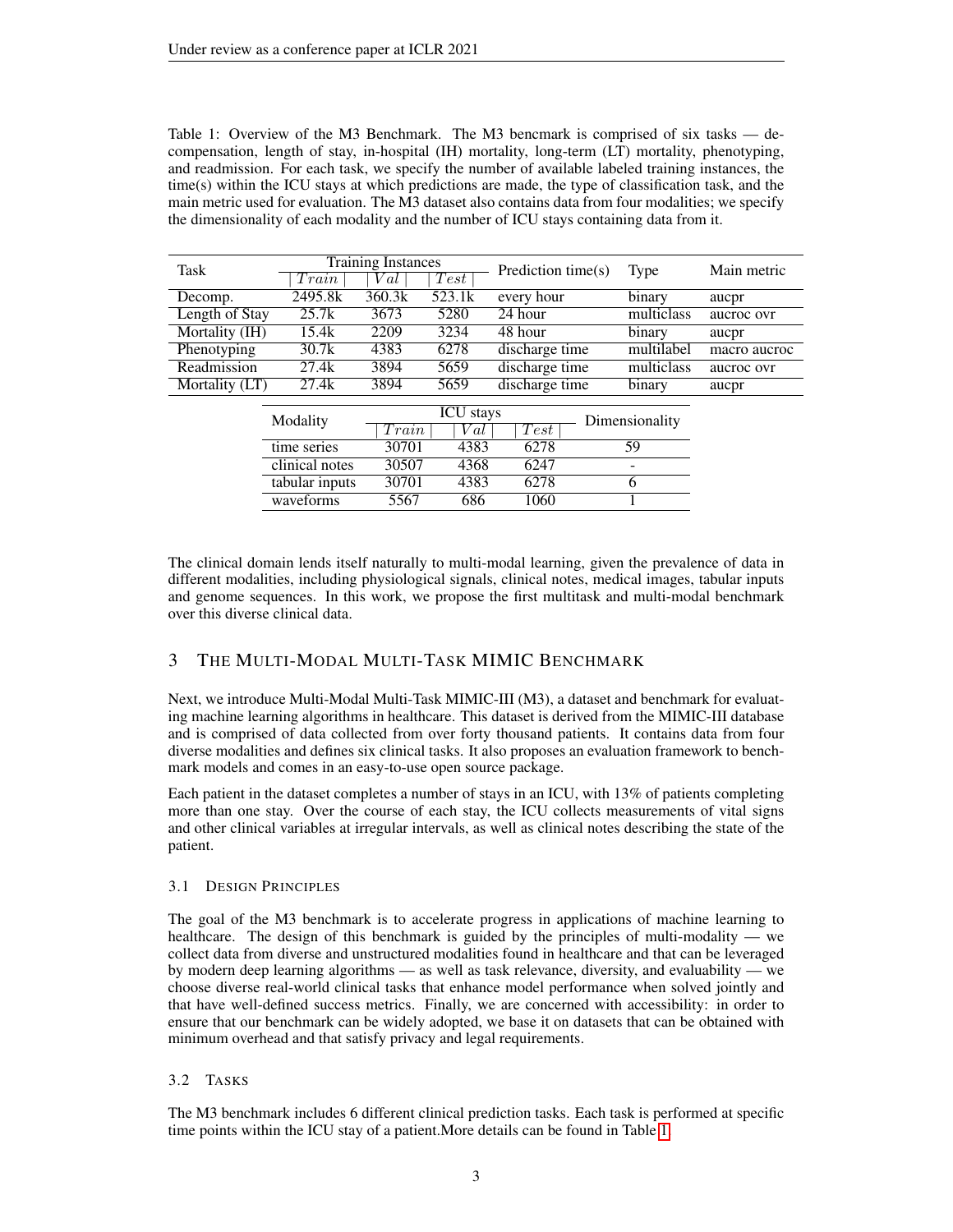In Hospital Mortality. We observe the first 48 hours of a patient's data, and then predict whether the patient will die by the end of their stay [\(Harutyunyan et al., 2019;](#page-8-7) [Khadanga et al., 2020;](#page-8-6) [Pu](#page-9-12)[rushotham et al., 2017;](#page-9-12) [Wang et al., 2020;](#page-10-2) [Tang et al., 2020\)](#page-9-13). Mortality is one of the major concerns for any ICU unit, with limiting mortality being an ultimate goal for most ICUs.

Decompensation. Starting from the fifth hour of the stay, a prediction is made at every hour about whether the patient will die within the next 24 hours given all the data collected to that point. Unlike in the IHM task, predictions are made on an hourly basis rather than after a set amount of time and concern the next 24 hours rather than the entire stay. As such, this task may better reflect the changing landscape of available patient information.

Length of Stay. We predict the total duration time from admission to discharge. This task could provide useful information for medical resources allocation and scheduling. We formulate this task as a multiclass classification problem with three classes/bins (0-3 days, 3-7 days, and longer than 7 days) using only data from the 24 hours of the stay.

**Phenotyping.** A prediction of the patient's phenotype is made at discharge time. This is a multilabel classification task. The target label is derived from the billing code at a patients discharge, which we then convert to our 25 labels following the procedure from [Harutyunyan et al.](#page-8-7) [\(2019\)](#page-8-7).

Readmission. We predict if another ICU stay will occur to the same patient after the discharge time of an ICU stay. Predicting readmission is useful to identify higher risk patients and minimize the waste of financial resources. We define this as a multiclass classification problem with 5 classes — readmission within 7, 7-30, 30-90, 90-365, and 365+ days or no readmission.

Long-Term Mortality. For each ICU stay, we predict if the patient survives for more than 1 year after discharge. We frame this as a binary classification problem. Predicting long-term mortality is useful for assessing patients' well-being after discharge.

## 3.3 MODALITIES

Our dataset contains data from four diverse and unstructured modalities that are typically found in healthcare settings.

Physiological Time Series. We select 59 temporal physiological variables from MIMIC-III, such as diastolic blood pressure, systolic blood pressure, oxygen saturation. The full list is in Table [8.](#page-11-0) These physiological variables are recorded irregularly, and they are important indicators of the patient's condition during the ICU stay.

Clinical Notes. Clinical notes are written by clinicians and nurses during the ICU stay and usually summarize topics such as reasons for admission, details of treatment, nutrition, and the patients' respiratory conditions. These clinical notes are also temporal, and they are charted sporadically.

Tabular Data. For every patient, we have access to their recorded sex, age, height, and weight upon entry to the ICU, the type of the ICU, and other tabular inputs. We consider only the initial values upon entry to the ICU. Some of these fields, such as weight, may fluctuate throughout the ICU stay, and are also part of the time Series data.

Waveforms. Our dataset includes electrocardiogram (ECG) data from MIMIC Waveform [\(Moody,](#page-9-14) [2020\)](#page-9-14). About 16% of patient stays have recorded waveform data.

## 3.4 DATASET AND BENCHMARK

We employed the preprocessing steps described in [Harutyunyan et al.](#page-8-7) [\(2019\)](#page-8-7), excluding ICU stays with missing events or missing length-of-stay and excluding patients younger than 18 years old because of the significant difference between adult and pediatric physiology.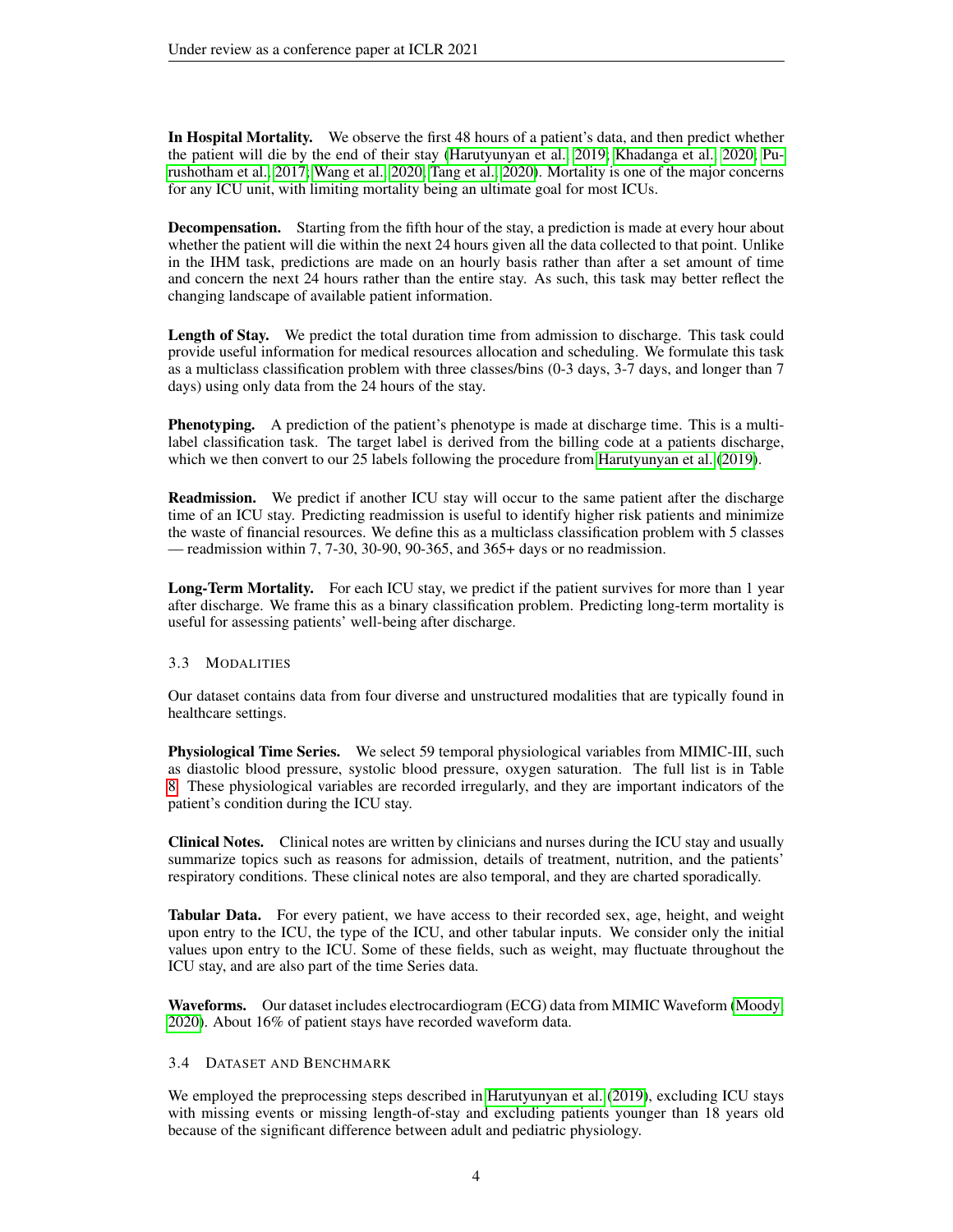<span id="page-4-1"></span>

Figure 1: Multi-modal multi-task models for the M3 benchmark. We propose an architecture consisting of an encoder that outputs multi-modal embeddings based on text, time series, and tabular inputs as well as recurrent connections from earlier time steps (green horizontal lines). At each prediction time, these embeddings are used by task-specific components (e.g., "Decomp model" and others) to output predictions. Predictions are evaluated by task-specific losses and an overall multitask loss.

<span id="page-4-0"></span>

Figure 2: Multi-modal encoder and task-specific components. At each time step t,  $f_t^{(1)}$  are the encoded time series features,  $f_t^{(2)}$  are the encoded tabular inputs, and  $f_t^{(3)}$  is the encoded clinical notes. The  $O_t$  is a concatenated global embedding.

For binary classification problems, we define AUC-PR and AUC-ROC as the evaluation metrics. For multiclass classification problems, we define AUC-ROC-OVR (one versus rest), which compares the AUC of each class against the rest. We use macro AUC-ROC for the multilabel classification problem; it is the unweighted mean of AUC-ROC for each label.

# 4 MULTI-MODAL MULTI-TASK CLINICAL MODELS

As a demonstration of how our work can drive progress in clinical applications of machine learning, we propose a first set of multi-modal and multitask models for our new benchmark.

Our proposed architecture consists of an encoder that outputs multi-modal embeddings based on text, time series, and tabular inputs as well as recurrent connections from earlier time steps. The embeddings are fed to task-specific models that perform predictions.

#### 4.1 ENCODERS

The multi-modal encoder is comprised of one child encoder per input modality (Figure [2\)](#page-4-0). The multi-modal embedding is a concatenation of the outputs from each child encoder. We describe these below. Note that we do not use waveforms, as we found that we did not have enough inputs of this modality to improve model performance.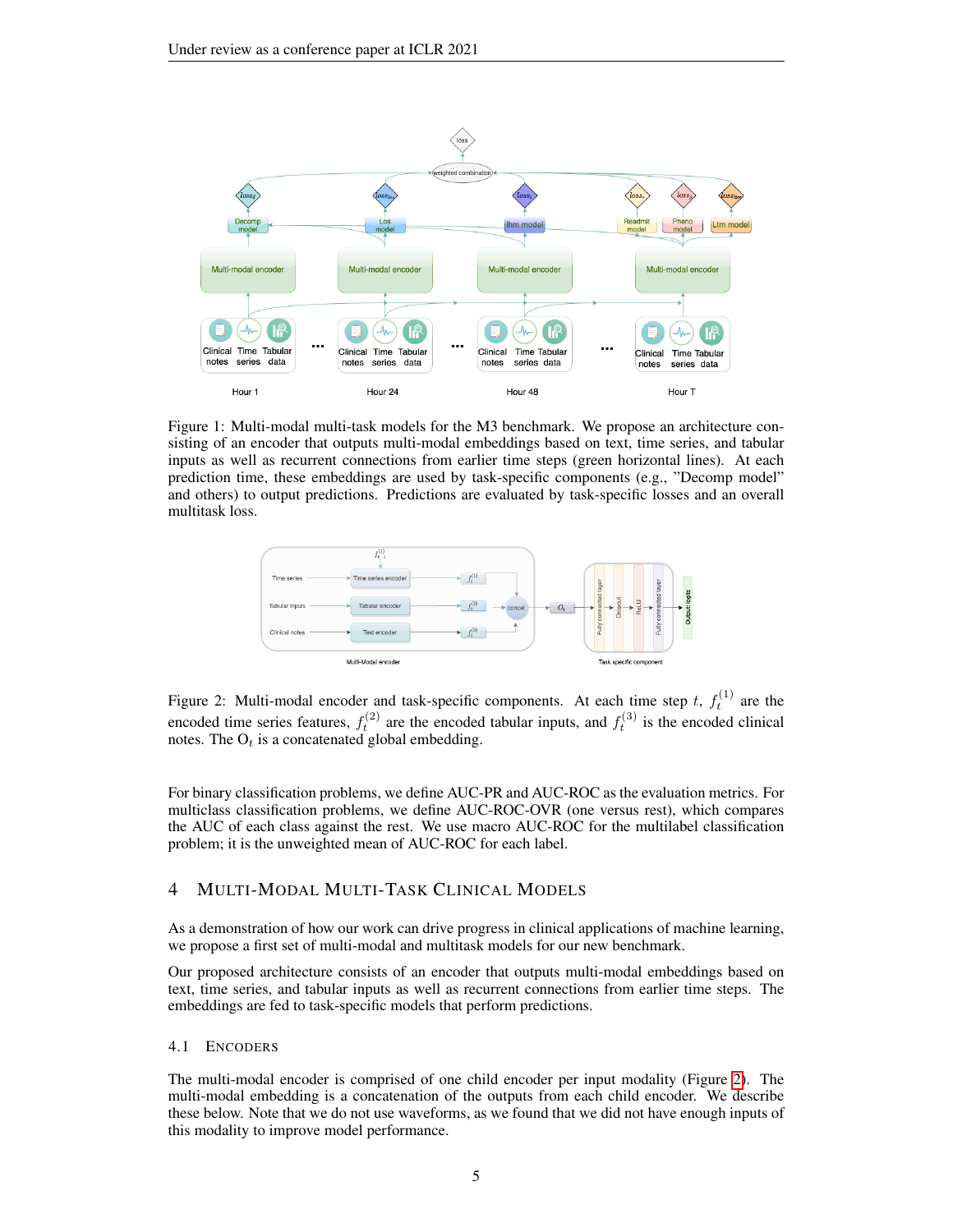**Time Series.** Given a patient's ICU stay of length of T hours, we resample time series data with 1 hour interval and get  $[TS_t]$  from  $t = 1$  to  $t = T$ . We impute missing values as described in modalities section. Our time series encoder is an LSTM [\(Hochreiter & Schmidhuber, 1997\)](#page-8-10). The input  $TS_t$  at time step t is directly fed to the LSTM model along with the previous hidden state and cell state, and the next hidden state is our extracted feature, denoted by  $f_t^1$ . Formally, the feature extraction step is described as:

$$
f_t^{(1)} = \text{LSTM}(\text{TS}_t, f_{t-1}^{(1)})
$$
\n(1)

For simplicity, cell states are omitted here.

**Clinical Notes** For each ICU stay, we have N clinical notes  $[Note_{i=1}^N]$  charted sporadically, the charted time of these notes are  $[\text{Time}(i)_{i=1}^N]$ , where N is usually smaller than T. We use the text CNN proposed in [Kim](#page-9-15) [\(2014\)](#page-9-15) to extract text features. To create embeddings from  $N_t$  notes collected at times Time(*i*) preceding the current time step t (i.e. Time(*i*)  $\leq t$  for every  $i \leq N_t$ ), we first extract features  $[z_i]_{i=1}^{N_t}$  of each note by the text CNN separately, and then average the extracted features [\(Khadanga et al., 2020\)](#page-8-6), assigning more weight to recent notes:

$$
z_i = \text{TextCNN}(\text{Note}_i) \qquad \text{weight}(t, i) = \exp(-\lambda(t - \text{Time}(i))) \qquad f_t^{(2)} = \gamma \sum_{i=1}^{N_t} \text{weight}(t, i) \cdot z_i
$$

Here,  $\lambda$  is a scaling factor and  $\gamma$  is a normalization term.

**Tabular Data** We have a total 6 tabular inputs that are non-temporal. To process the tabular inputs, we learn an embedding table for every categorical input dimension(de Brébisson et al., 2015). The embeddings for the tabular features are concatenated into one tabular embedding.

#### 4.2 TASK-SPECIFIC COMPONENTS

Multi-modal embeddings are used as the input to task specific components, of which there is one per task. Each task specific component is composed of a fully connected layer with  $h_t$  hidden units, a dropout layer, a ReLU activation, and an output layer matching the shape of that component's respective task. Each task specific component, regardless of architecture, has no explicit connection to any other task specific layer, but does share the same multi-modal embedding; thus the task specific components share the multi-modal encoder.

As shown in Figure [1,](#page-4-1) each task specific component has a task specific loss. To learn across all tasks simultaneously, we take the weighted sum of all the losses resulting to form the multi-task loss.

#### 5 EXPERIMENTS

(a) Tabular input features

We now report performance on the M3 dataset. Our models achieve high performance levels and represent strong baselines for future work. In particular, we outperform previous state-of-the-art results that only rely on a subset of all tasks and modalities.

#### 5.1 SETUP

<span id="page-5-0"></span>Table 2: Implementation details for tabular encoder and task specific components.

| $\alpha$ rabana input reading |            |           | $\sigma$ , rask specific components |                      |                          |
|-------------------------------|------------|-----------|-------------------------------------|----------------------|--------------------------|
| Tabular Feature               | num values | Embed dim | Task                                | hidden units $(h_t)$ | dropout $prob(\alpha_t)$ |
| ICU unit                      |            | 32        | Decomp.                             | 128                  | 0.8                      |
| <b>D</b> bsource              |            | 32        | Mortality (IH)                      | 108                  | 0.85                     |
| sex                           |            | 32        | Pheno.                              | 512                  | 0.1                      |
| age                           | 100        | 32        | Len. of Stay                        | 32                   | 0.8                      |
| height                        | 100        | 32        | Mortality (LT)                      | 64                   | 0.8                      |
| weight                        | 40         | 32        | Readm.                              | 128                  | 0.1                      |
|                               |            |           |                                     |                      |                          |

(b) Task specific components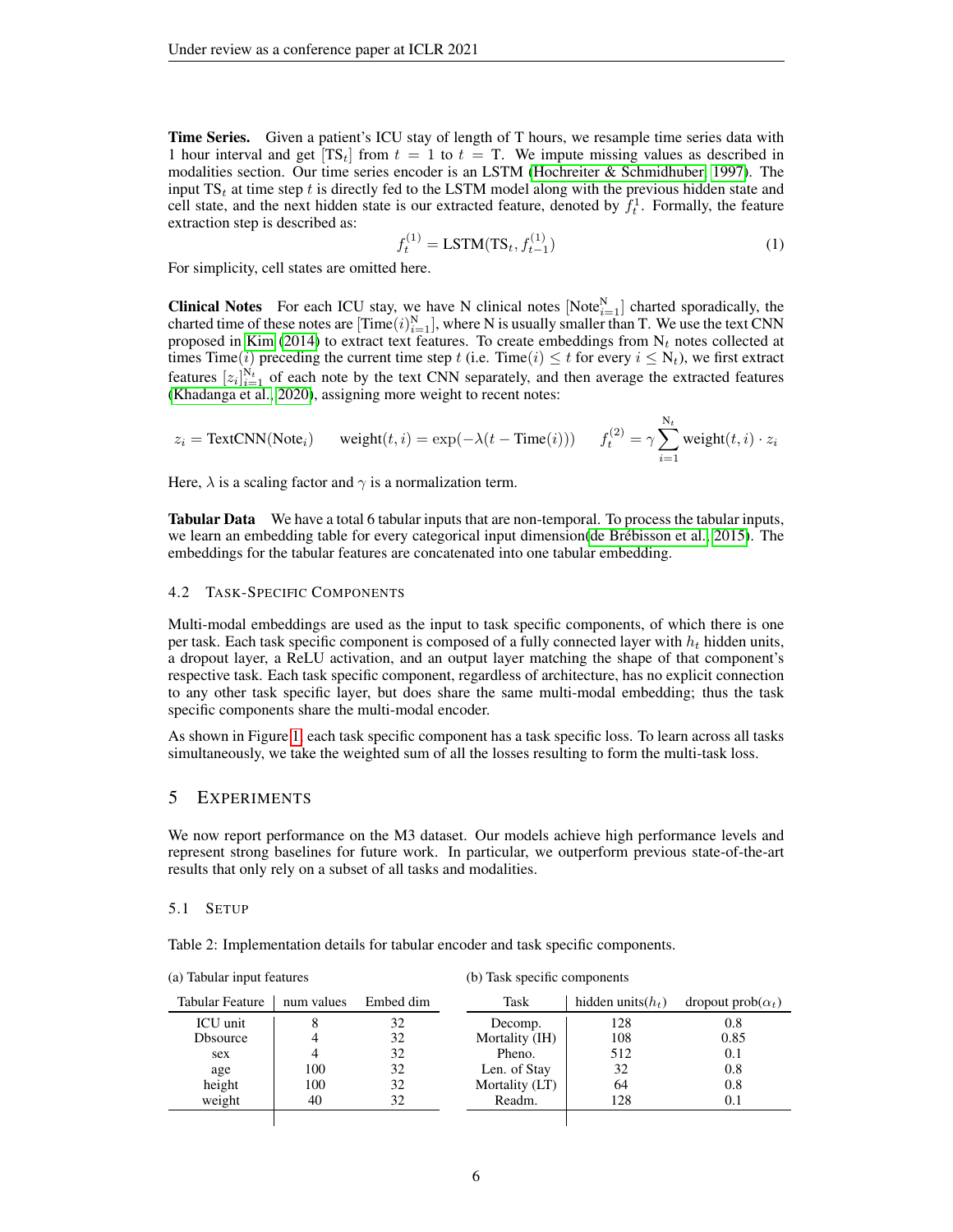Encoders. We used an 1-layer LSTM with 256 hidden units as the time series encoder. Clinical notes were mapped to Word2Vec embeddings [\(Mikolov et al., 2013\)](#page-9-16). The Text CNN has three 1D kernels of size 2,3 and 4 with 128 filters each. We replaced all missing inputs with zeros.

Task specific components. We have 6 task specific components. Each task specific component has a linear layer with  $h_t$  hidden units, followed by a dropout layer with dropout probability  $\alpha_t$ , a ReLU and an output layer. See Table [2b](#page-5-0) for details.

**Preprocessing.** The 17 clinical variables used by [Harutyunyan et al.](#page-8-7) [\(2019\)](#page-8-7) were normalized as in their paper. We imputed missing values during inference, taking the most recent value for the feature before the current time point. If there is no most recent value, then we impute based on predefined imputed values. For the additional time series features, we take the raw inputs and impute them in the same manner. Due to computational limits, we truncated each clinical note to at most 500 tokens and we limit the number of notes we can process per stay to 150. Inputs were zero-pad as necessary.

**Training** Every task used the cross entropy loss. To find multitask weights, we used uncertainty weighting [\(Cipolla et al., 2018\)](#page-8-12), followed by manual search. We train with the Adam optimizer with a learning rate of 1e-4. and employ early stopping.

Baselines We compare to [Harutyunyan et al.](#page-8-7) [\(2019\)](#page-8-7), who report performance on physiological time series in a multi-task setting using LSTMs and channel-wise LSTMS. We also compared with [Sheikhalishahi et al.](#page-9-17) [\(2020\)](#page-9-17) who used BiLSTMs for time series data. For the text modality. We compared with [Grnarova et al.](#page-8-13) [\(2016\)](#page-8-13); [Khadanga et al.](#page-8-6) [\(2020\)](#page-8-6); [Boag et al.](#page-8-14) [\(2018\)](#page-8-14); [Sheikhalishahi](#page-9-17) [et al.](#page-9-17) [\(2020\)](#page-8-6). Additionally, [Khadanga et al.](#page-8-6) (2020) report a multi-modal result using time series and text. More details are in Table [4.](#page-7-0)

#### 5.2 MAIN RESULTS

Table [3](#page-6-0) details the performance across every task for various input modalities and in both the single and multitask setting. Having additional modalities improves performance on every task except for length of stay, where it does not significantly change performance. Multitasking further increases performance on many tasks, such as in-hospital mortality, readmission, and long term mortality.

Table [4](#page-7-0) shows the performance of models from different papers on the same tasks. Our models outperform both of our state-of-the-art baselines that only rely on a subset of all tasks and modalities.

<span id="page-6-0"></span>Table 3: Results on all tasks by input modalities of time series (TS), clinical notes (Text) to tabular inputs (Tab). Tasks, in order, are Decompensation, In-Hospital Mortality, Phenotyping, Length of Stay, Long Term Mortality, and Readmission. Error bounds were computed by sampling with replacement 6000 samples 1000 times from the test set and computing metrics. Reported value is the median, bounds are based off of the 2.5 and 97.5 percentiles.

| Metrics        |           |              | Decomp. Mortality (IH)         | Pheno.          |                 | Len. of Stay Mortality (LT) | Readm.          |
|----------------|-----------|--------------|--------------------------------|-----------------|-----------------|-----------------------------|-----------------|
| Modalities     | Num Tasks | aucpr        | aucpr                          | macro aucroc    | aucroc ovr      | aucpr                       | aucroc ovr      |
| <b>TS</b>      | <b>ST</b> |              | $.299 \pm .01$ $.427 \pm .053$ | $.788 \pm .004$ | $.722 \pm .012$ | $.291 \pm .027$             | $.551 + .02$    |
| TS             | MТ        | $.280 + .01$ | $.427 \pm .053$                | $.77 + .005$    | $.735 \pm .012$ | $.366 \pm .036$             | $.530 \pm .02$  |
| TS-Text        | ST.       | $.359 + .01$ | $.580 + .052$                  | $.794 \pm .005$ | $.751 + .011$   | $.357 + .030$               | $.700 \pm .017$ |
| TS-Text        | MТ        | $.409 + .01$ | $.604 + .05$                   | $.773\pm .005$  | $.754 + .010$   | $.414 \pm .032$             | .696 $\pm$ .017 |
| TS-Text-Tab ST |           | $.404 + .01$ | $.570 + .051$                  | $.813 + .004$   | $.737 + .012$   | $.406 + .031$               | $.695 \pm .017$ |
| TS-Text-Tab MT |           | $.408 + .01$ | $.600 + .05$                   | $.812 + .004$   | .741 $\pm$ .011 | $.450 \pm .033$             | $.708 \pm .016$ |

# 6 RELATED WORK

The paper by [Harutyunyan et al.](#page-8-7) [\(2019\)](#page-8-7) is the closest work to ours in the literature. They report the performance of multi-task models on a dataset derived from MIMIC-III that consists of 4 of our clinical prediction tasks and a subset of the physiological time series data that we use. [Purushotham](#page-9-12) [et al.](#page-9-12) [\(2017\)](#page-9-12) introduced another benchmark covering tasks such as mortality prediction task, ICD code grouping task, and length-of-stay prediction with a different sets of time series features.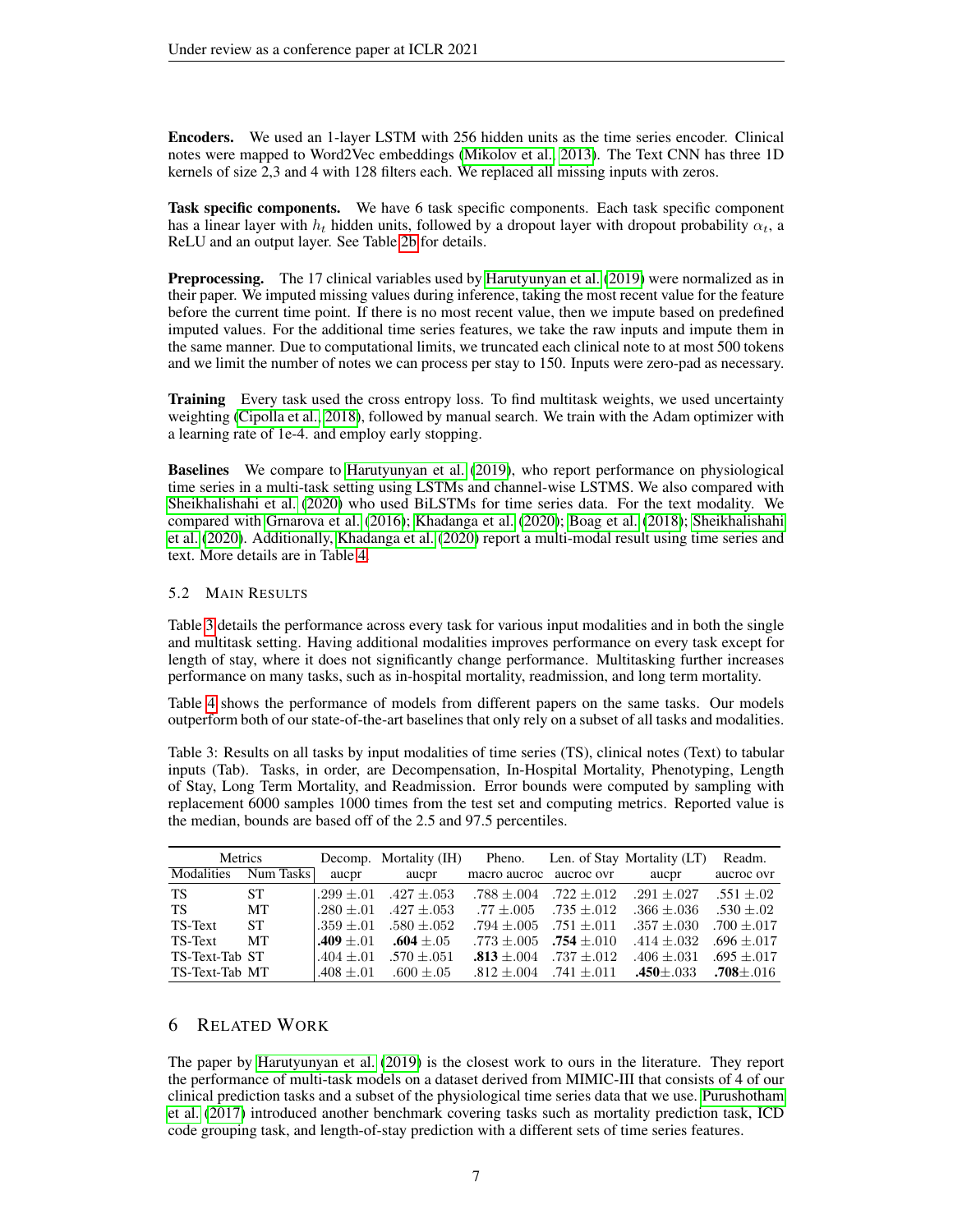<span id="page-7-0"></span>

| Models                 |       | Decomp. Mortality (IH) | Pheno.                        |            | Len. of Stay Mortality (LT) | Readm.     |
|------------------------|-------|------------------------|-------------------------------|------------|-----------------------------|------------|
|                        | aucpr | aucpr                  | macro aucroc                  | aucroc ovr | aucpr                       | aucroc ovr |
|                        |       |                        | Single Modal Time Series      |            |                             |            |
| ts-LSTM                | 0.299 | 0.427                  | 0.788                         | 0.722      | 0.291                       | 0.551      |
| cw - LSTM              | 0.326 | 0.486                  | 0.788                         | 0.774      | 0.341                       | 0.594      |
| <b>BiLSTM</b>          | 0.345 | 0.458                  | 0.782                         | 0.782      | 0.336                       | 0.656      |
|                        |       |                        | Single Modal - Text           |            |                             |            |
| <b>LSTM</b>            | NA    | NA                     | 0.546                         | <b>NA</b>  | <b>NA</b>                   | <b>NA</b>  |
| <b>CNN</b>             | 0.312 | 0.517                  | 0.541                         | 0.711      | 0.269                       | 0.563      |
|                        |       |                        | Multi Modal - TS + Text       |            |                             |            |
| $ts$ -LSTM + CNN       | 0.359 | 0.580                  | 0.794                         | 0.751      | 0.357                       | 0.700      |
| $cw$ -LSTM + CNN       | 0.387 | 0.600                  | 0.790                         | 0.760      | 0.400                       | 0.692      |
|                        |       |                        | Multi Modal - TS + Text + Tab |            |                             |            |
| $ts$ -LSTM + CNN + Tab | 0.404 | 0.570                  | 0.813                         | 0.737      | 0.406                       | 0.695      |

Table 4: Comparing Single modal baselines and increasing modalities. [Harutyunyan et al.](#page-8-7) [\(2019\)](#page-8-7) use time series LSTMs(ts-LSTM) and channelwise LSTMs(cw-LSTMs) in their work. [Sheikhalishahi](#page-9-17) [et al.](#page-9-17) [\(2020\)](#page-9-17) achieve their best performance with BiLSTMs. For text modality. LSTM text classifier are reported to achieve state-of-the-art performance on phenotyping task [\(Grnarova et al., 2016\)](#page-8-13). For all other tasks, the best model we found in our literature search is Text CNN [\(Khadanga et al., 2020;](#page-8-6) [Boag et al., 2018;](#page-8-14) [Sheikhalishahi et al., 2020\)](#page-9-17). [Khadanga et al.](#page-8-6) [\(2020\)](#page-8-6) reported a TS+Text Multi Modal model ts-LSTM+CNN.

[Khadanga et al.](#page-8-6) [\(2020\)](#page-8-6) are the first to consider the multi-modal setting, specifically clinical notes and time series data. They focus on three of our clinical prediction tasks (decompensation, length of stay, and in-hospital mortality), but do not perform multi-task learning. Our paper improves over both [Harutyunyan et al.](#page-8-7) [\(2019\)](#page-8-7) and [Khadanga et al.](#page-8-6) [\(2020\)](#page-8-6). We create a benchmark that combines both multiple modalities (including two modalities not found in [Khadanga et al.](#page-8-6) [\(2020\)](#page-8-6)) and multiple tasks (including two new tasks not present in earlier works).

## 7 DISCUSSION

We release our benchmark in an easy-to-use open source package. This resource may be used to improve architectures for biomedical multi-modal and multi-task learning, as well as to explore research directions in causality, generative models, fairness, and other areas.

Future Research Directions. Within the field of causal inference, our dataset can be used to study ways of inferring latent causal factors from unstructured modalities such as images. It may also drive experiments in new generative model architectures and ways in which generative models can address practical problems such as missing data inputs or the estimation of uncertainties in a multi-task regime. Our diverse dataset may offer insight into questions of fairness and privacy, such as on the extent to which medical images and clinical notes reveal sensitive patient information such (e.g., race or gender), and on how to address this leakage. We hope that our benchmark will serve as a resource to a broad subset of the machine learning community.

## 8 CONCLUSION

In this paper, we argued that developing new machine learning models in healthcare that effectively leverage diverse modalities — such radiology images, clinical notes, and sensor data — and that can simultaneously solve multiple tasks — e.g., estimating disease risk, predicting readmission — has the potential to significantly impact applications in the clinical domain. We proposed the first benchmark for the healthcare domain that focuses on multi-modal and multi-task learning and new models that outperform previous state-of-the-art methods that only rely on a subset of tasks or modalities.

Our results highlight the importance of multi-modal and multitask learning in clinical settings. More generally, we envision our work being a general resource that will help accelerate research in applying machine learning to healthcare.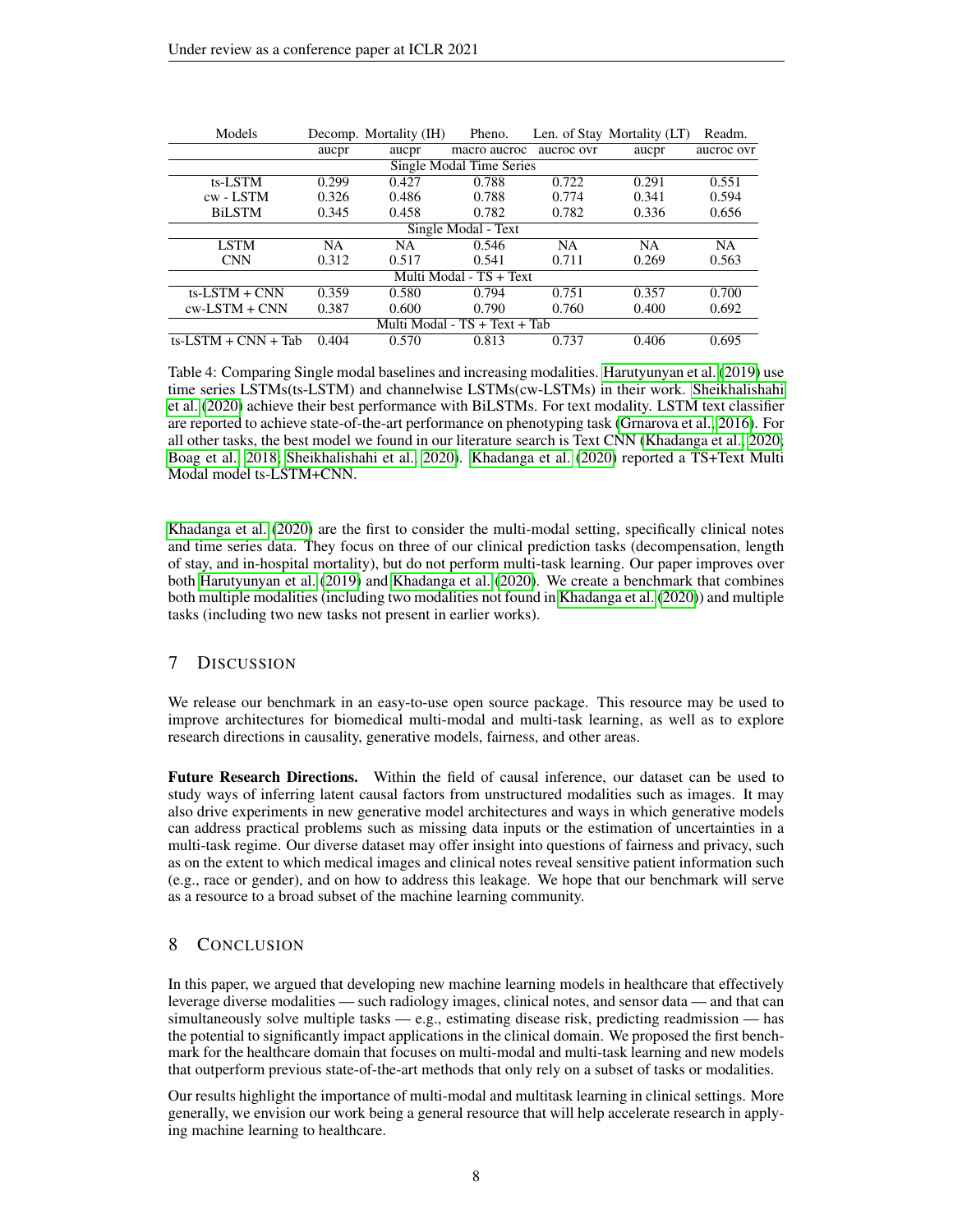### **REFERENCES**

- <span id="page-8-3"></span>Aishwarya Agrawal, Jiasen Lu, Stanislaw Antol, Margaret Mitchell, C. Lawrence Zitnick, Dhruv Batra, and Devi Parikh. Vqa: Visual question answering, 2016.
- <span id="page-8-9"></span>Peter Anderson, Xiaodong He, Chris Buehler, Damien Teney, Mark Johnson, Stephen Gould, and Lei Zhang. Bottom-up and top-down attention for image captioning and visual question answering. In *Proceedings of the IEEE conference on computer vision and pattern recognition*, pp. 6077–6086, 2018.
- <span id="page-8-14"></span>Willie Boag, Dustin Doss, Tristan Naumann, and Peter Szolovits. What's in a note? unpacking predictive value in clinical note representations. *AMIA Summits on Translational Science Proceedings*, 2018:26, 2018.
- <span id="page-8-12"></span>Roberto Cipolla, Yarin Gal, and Alex Kendall. Multi-task learning using uncertainty to weigh losses for scene geometry and semantics. *2018 IEEE/CVF Conference on Computer Vision and Pattern Recognition*, Jun 2018. doi: 10.1109/cvpr.2018.00781. URL [http://dx.doi.org/10.](http://dx.doi.org/10.1109/CVPR.2018.00781) [1109/CVPR.2018.00781](http://dx.doi.org/10.1109/CVPR.2018.00781).
- <span id="page-8-11"></span>Alexandre de Brébisson, Étienne Simon, Alex Auvolat, Pascal Vincent, and Yoshua Bengio. Artificial neural networks applied to taxi destination prediction, 2015.
- <span id="page-8-4"></span>Jia Deng, Wei Dong, Richard Socher, Li-Jia Li, Kai Li, and Li Fei-Fei. Imagenet: A large-scale hierarchical image database. In *2009 IEEE conference on computer vision and pattern recognition*, pp. 248–255. Ieee, 2009.
- <span id="page-8-0"></span>Andre Esteva, Brett Kuprel, Roberto A Novoa, Justin Ko, Susan M Swetter, Helen M Blau, and Sebastian Thrun. Dermatologist-level classification of skin cancer with deep neural networks. *nature*, 542(7639):115–118, 2017.
- <span id="page-8-13"></span>Paulina Grnarova, Florian Schmidt, Stephanie L Hyland, and Carsten Eickhoff. Neural document embeddings for intensive care patient mortality prediction. *arXiv preprint arXiv:1612.00467*, 2016.
- <span id="page-8-1"></span>Varun Gulshan, Lily Peng, Marc Coram, Martin C Stumpe, Derek Wu, Arunachalam Narayanaswamy, Subhashini Venugopalan, Kasumi Widner, Tom Madams, Jorge Cuadros, et al. Development and validation of a deep learning algorithm for detection of diabetic retinopathy in retinal fundus photographs. *Jama*, 316(22):2402–2410, 2016.
- <span id="page-8-2"></span>Awni Y Hannun, Pranav Rajpurkar, Masoumeh Haghpanahi, Geoffrey H Tison, Codie Bourn, Mintu P Turakhia, and Andrew Y Ng. Cardiologist-level arrhythmia detection and classification in ambulatory electrocardiograms using a deep neural network. *Nature medicine*, 25(1):65, 2019.
- <span id="page-8-7"></span>Hrayr Harutyunyan, Hrant Khachatrian, David C. Kale, Greg Ver Steeg, and Aram Galstyan. Multitask learning and benchmarking with clinical time series data. *Scientific Data*, 6(1):96, 2019. ISSN 2052-4463. doi: 10.1038/s41597-019-0103-9. URL [https://doi.org/10.1038/](https://doi.org/10.1038/s41597-019-0103-9) [s41597-019-0103-9](https://doi.org/10.1038/s41597-019-0103-9).
- <span id="page-8-10"></span>Sepp Hochreiter and Jürgen Schmidhuber. Long short-term memory. *Neural Computation*, 9(8): 1735–1780, 1997.
- <span id="page-8-8"></span>Alistair EW Johnson, Tom J Pollard, Lu Shen, H Lehman Li-Wei, Mengling Feng, Mohammad Ghassemi, Benjamin Moody, Peter Szolovits, Leo Anthony Celi, and Roger G Mark. Mimic-iii, a freely accessible critical care database. *Scientific data*, 3(1):1–9, 2016.
- <span id="page-8-5"></span>Melvin Johnson, Mike Schuster, Quoc V Le, Maxim Krikun, Yonghui Wu, Zhifeng Chen, Nikhil Thorat, Fernanda Viegas, Martin Wattenberg, Greg Corrado, et al. Google's multilingual neural ´ machine translation system: Enabling zero-shot translation. *Transactions of the Association for Computational Linguistics*, 5:339–351, 2017.
- <span id="page-8-6"></span>Swaraj Khadanga, Karan Aggarwal, Shafiq Joty, and Jaideep Srivastava. Using clinical notes with time series data for icu management, 2020.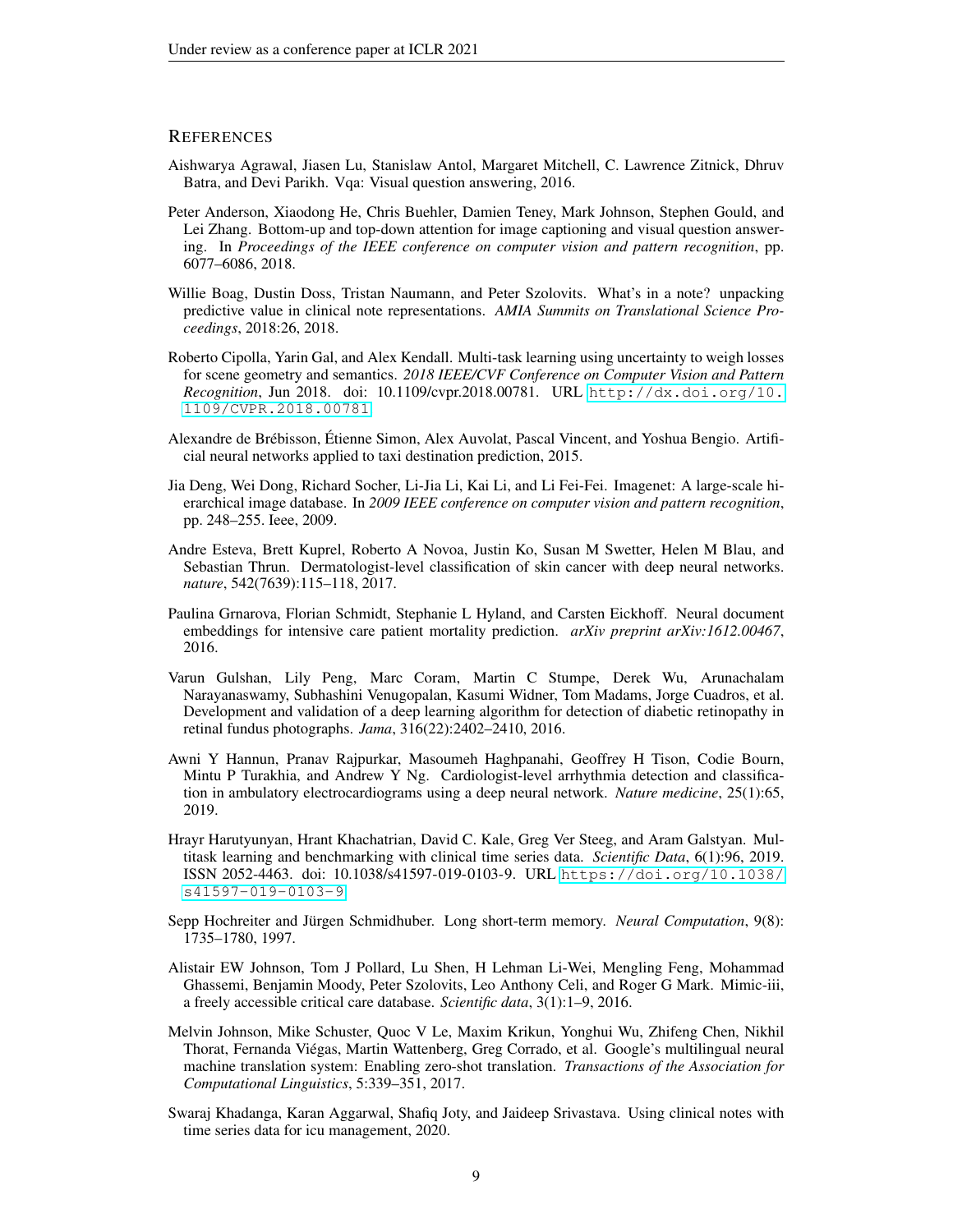- <span id="page-9-15"></span>Yoon Kim. Convolutional neural networks for sentence classification. *arXiv preprint arXiv:1408.5882*, 2014.
- <span id="page-9-0"></span>Tsung-Yi Lin, Michael Maire, Serge Belongie, James Hays, Pietro Perona, Deva Ramanan, Piotr Dollar, and C Lawrence Zitnick. Microsoft coco: Common objects in context. In ´ *European conference on computer vision*, pp. 740–755. Springer, 2014.
- <span id="page-9-5"></span>Bryan McCann, Nitish Shirish Keskar, Caiming Xiong, and Richard Socher. The natural language decathlon: Multitask learning as question answering, 2018.
- <span id="page-9-16"></span>Tomas Mikolov, Ilya Sutskever, Kai Chen, Greg S Corrado, and Jeff Dean. Distributed representations of words and phrases and their compositionality. In *Advances in neural information processing systems*, pp. 3111–3119, 2013.
- <span id="page-9-14"></span>Moody G. Villarroel M. Clifford G. Silva I. Moody, B. Mimic-iii waveform database, 2020.
- <span id="page-9-10"></span>Mehdi Moradi, Ali Madani, Yaniv Gur, Yufan Guo, and Tanveer Syeda-Mahmood. Bimodal network architectures for automatic generation of image annotation from text, 2018.
- <span id="page-9-11"></span>Binh D. Nguyen, Thanh-Toan Do, Binh X. Nguyen, Tuong Do, Erman Tjiputra, and Quang D. Tran. Overcoming data limitation in medical visual question answering, 2019.
- <span id="page-9-12"></span>Sanjay Purushotham, Chuizheng Meng, Zhengping Che, and Yan Liu. Benchmark of deep learning models on large healthcare mimic datasets, 2017.
- <span id="page-9-9"></span>Pranav Rajpurkar, Jian Zhang, Konstantin Lopyrev, and Percy Liang. Squad: 100,000+ questions for machine comprehension of text. *arXiv preprint arXiv:1606.05250*, 2016.
- <span id="page-9-6"></span>Pranav Rajpurkar, Jeremy Irvin, Aarti Bagul, Daisy Ding, Tony Duan, Hershel Mehta, Brandon Yang, Kaylie Zhu, Dillon Laird, Robyn L Ball, et al. Mura: Large dataset for abnormality detection in musculoskeletal radiographs. *arXiv preprint arXiv:1712.06957*, 2017.
- <span id="page-9-1"></span>Bharath Ramsundar, Steven Kearnes, Patrick Riley, Dale Webster, David Konerding, and Vijay Pande. Massively multitask networks for drug discovery. *arXiv preprint arXiv:1502.02072*, 2015.
- <span id="page-9-8"></span>Sebastian Ruder. An overview of multi-task learning in deep neural networks, 2017.
- <span id="page-9-17"></span>Seyedmostafa Sheikhalishahi, Vevake Balaraman, and Venet Osmani. Benchmarking machine learning models on multi-centre eicu critical care dataset. *Plos one*, 15(7):e0235424, 2020.
- <span id="page-9-13"></span>Shengpu Tang, Parmida Davarmanesh, Yanmeng Song, Danai Koutra, Michael W Sjoding, and Jenna Wiens. Democratizing EHR analyses with FIDDLE: a flexible data-driven preprocessing pipeline for structured clinical data. *Journal of the American Medical Informatics Association*, 10 2020. ISSN 1527-974X. doi: 10.1093/jamia/ocaa139. URL [https://doi.org/10.1093/](https://doi.org/10.1093/jamia/ocaa139) [jamia/ocaa139](https://doi.org/10.1093/jamia/ocaa139). ocaa139.
- <span id="page-9-7"></span>Jessica Vamathevan, Dominic Clark, Paul Czodrowski, Ian Dunham, Edgardo Ferran, George Lee, Bin Li, Anant Madabhushi, Parantu Shah, Michaela Spitzer, et al. Applications of machine learning in drug discovery and development. *Nature Reviews Drug Discovery*, 18(6):463–477, 2019.
- <span id="page-9-2"></span>Alex Wang, Amanpreet Singh, Julian Michael, Felix Hill, Omer Levy, and Samuel Bowman. GLUE: A multi-task benchmark and analysis platform for natural language understanding. In *Proceedings of the 2018 EMNLP Workshop BlackboxNLP: Analyzing and Interpreting Neural Networks for NLP*, pp. 353–355, Brussels, Belgium, November 2018a. Association for Computational Linguistics. doi: 10.18653/v1/W18-5446. URL [https://www.aclweb.org/anthology/](https://www.aclweb.org/anthology/W18-5446) [W18-5446](https://www.aclweb.org/anthology/W18-5446).
- <span id="page-9-4"></span>Alex Wang, Amanpreet Singh, Julian Michael, Felix Hill, Omer Levy, and Samuel R Bowman. Glue: A multi-task benchmark and analysis platform for natural language understanding. *arXiv preprint arXiv:1804.07461*, 2018b.
- <span id="page-9-3"></span>Alex Wang, Yada Pruksachatkun, Nikita Nangia, Amanpreet Singh, Julian Michael, Felix Hill, Omer Levy, and Samuel Bowman. Superglue: A stickier benchmark for general-purpose language understanding systems. In *Advances in Neural Information Processing Systems*, pp. 3266–3280, 2019.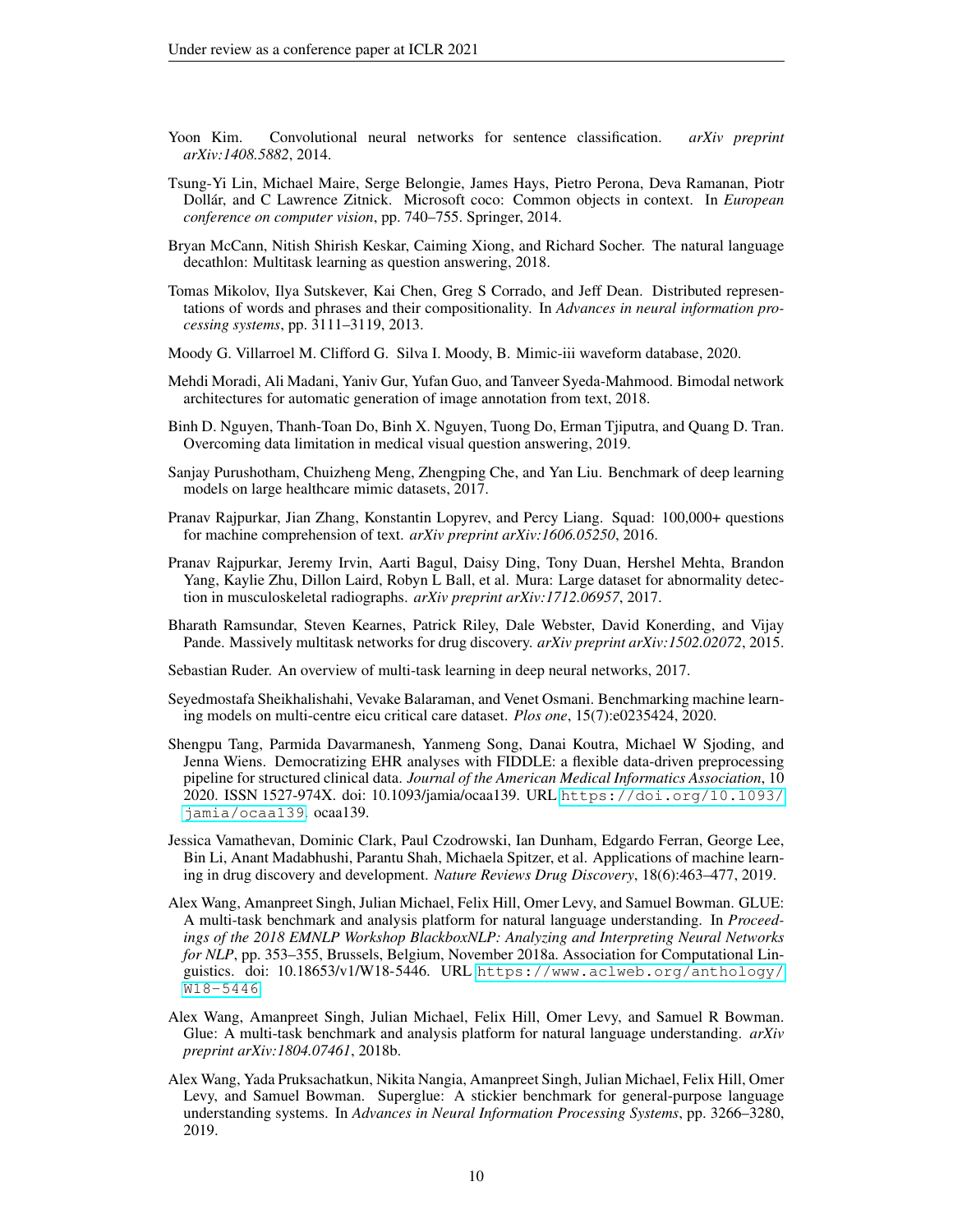- <span id="page-10-2"></span>Shirly Wang, Matthew B. A. McDermott, Geeticka Chauhan, Marzyeh Ghassemi, Michael C. Hughes, and Tristan Naumann. Mimic-extract. *Proceedings of the ACM Conference on Health, Inference, and Learning*, Apr 2020. doi: 10.1145/3368555.3384469. URL [http://dx.doi.](http://dx.doi.org/10.1145/3368555.3384469) [org/10.1145/3368555.3384469](http://dx.doi.org/10.1145/3368555.3384469).
- <span id="page-10-1"></span>Quanzeng You, Hailin Jin, Zhaowen Wang, Chen Fang, and Jiebo Luo. Image captioning with semantic attention. In *Proceedings of the IEEE conference on computer vision and pattern recognition*, pp. 4651–4659, 2016.
- <span id="page-10-0"></span>Kun-Hsing Yu, Andrew L Beam, and Isaac S Kohane. Artificial intelligence in healthcare. *Nature biomedical engineering*, 2(10):719–731, 2018.

## A APPENDIX

#### A.1 FULL PERFORMANCE PER TASK

Table 5: Length of stay

|                       | <b>AUCROC</b> ovr                | <b>AUCROC</b> ovo                |
|-----------------------|----------------------------------|----------------------------------|
| $TS-ST$ (ours)        | 0.722(0.711, 0.734)              | $\overline{0.692(0.682, 0.703)}$ |
| $TS-MT$ (ours)        | 0.735(0.723, 0.746)              | 0.700(0.690, 0.710)              |
| $Ts-Text-ST(ours)$    | $\overline{0.751(0.740, 0.762)}$ | 0.730(0.719, 0.741)              |
| TS-Text-MT (ours)     | $\overline{0.754(0.743, 0.765)}$ | $\overline{0.734(0.723, 0.745)}$ |
| TS-Text-Tab-ST (ours) | 0.737(0.725, 0.748)              | 0.713(0.702, 0.724)              |
| TS-Text-Tab-MT (ours) | 0.741(0.730, 0.752)              | $\overline{0.719(0.709, 0.730)}$ |

Table 6: Long term mortality

|                       | <b>AUCROC</b>                    | <b>AUCPR</b>                     |
|-----------------------|----------------------------------|----------------------------------|
| $TS-ST$ (ours)        | 0.659(0.640, 0.677)              | 0.291(0.266, 0.318)              |
| TS-MT (ours)          | 0.736(0.720, 0.753)              | 0.366(0.337, 0.396)              |
| TS-Text-ST (ours)     | $\overline{0.701(0.683, 0.718)}$ | $\overline{0.357(0.328, 0.388)}$ |
| TS-Text-MT (ours)     | 0.760(0.744, 0.775)              | $\overline{0.414(0.382, 0.445)}$ |
| TS-Text-Tab-ST (ours) | 0.744(0.728, 0.760)              | 0.406(0.375, 0.438)              |
| TS-Text-Tab-MT (ours) | $\overline{0.784(0.768, 0.798)}$ | 0.450(0.417, 0.482)              |

#### Table 7: Readmission

|                       | <b>AUCROC</b> ovr   | <b>AUCROC</b> ovo                |
|-----------------------|---------------------|----------------------------------|
| $TS-ST$ (ours)        | 0.551(0.532, 0.571) | $\overline{0.532(0.517, 0.546)}$ |
| TS-MT (ours)          | 0.530(0.510, 0.550) | 0.524(0.508, 0.540)              |
| TS-Text-ST (ours)     | 0.700(0.683, 0.717) | 0.600(0.588, 0.612)              |
| TS-Text-MT (ours)     | 0.696(0.679, 0.713) | 0.603(0.590, 0.616)              |
| TS-Text-Tab-ST (ours) | 0.695(0.678, 0.712) | 0.603(0.589, 0.617)              |
| TS-Text-Tab-MT (ours) | 0.708(0.692, 0.725) | 0.605(0.594, 0.617)              |

### A.2 COMPLETE PHYSIOLOGICAL TIME SERIES VARIABLES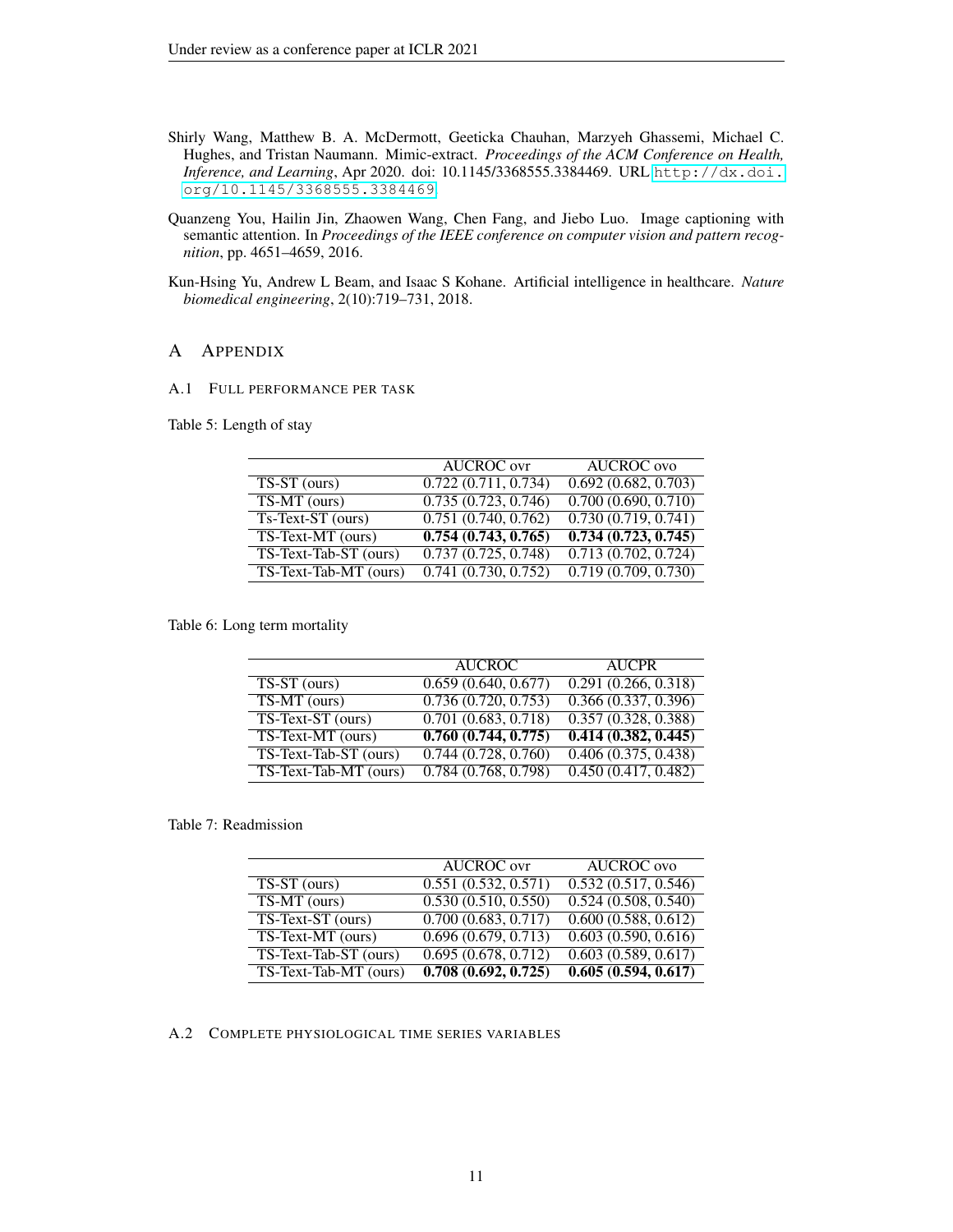<span id="page-11-0"></span>Time series var Alanine aminotransferase Albumin Alkaline phosphate Anion gap Asparate aminotransferase Basophils Bicarbonate Bilirubin ,Blood urea nitrogen(BUN) CO2 (ETCO2; PCO2; etc.) Calcium Calcium Ionized Calcium ionized Capillary refill rate Chloride,Cholesterol Creatinine Diastolic blood pressure Eosinophils Fraction inspired oxygen Glascow coma scale eye opening Glascow coma scale motor response Glascow coma scale total Glascow coma scale verbal response Glucose Heart Rate Hematocrit Hemoglobin Lactate Lactate dehydrogenase Lactic acid,Lymphocytes Magnesium Mean blood pressure Mean corpuscular hemoglobin Mean corpuscular hemoglobin concentration Mean corpuscular volume Monocytes Neutrophils Oxygen saturation Partial pressure of carbon dioxide Partial pressure of oxygen Partial thromboplastin time Peak inspiratory pressure Phosphate Platelets Positive end-expiratory pressure Potassium Prothrombin time Red blood cell count Respiratory rate Sodium Systolic blood pressure Temperature Urine output Weight White blood cell count pH

Table 8: List of all used Time series vars